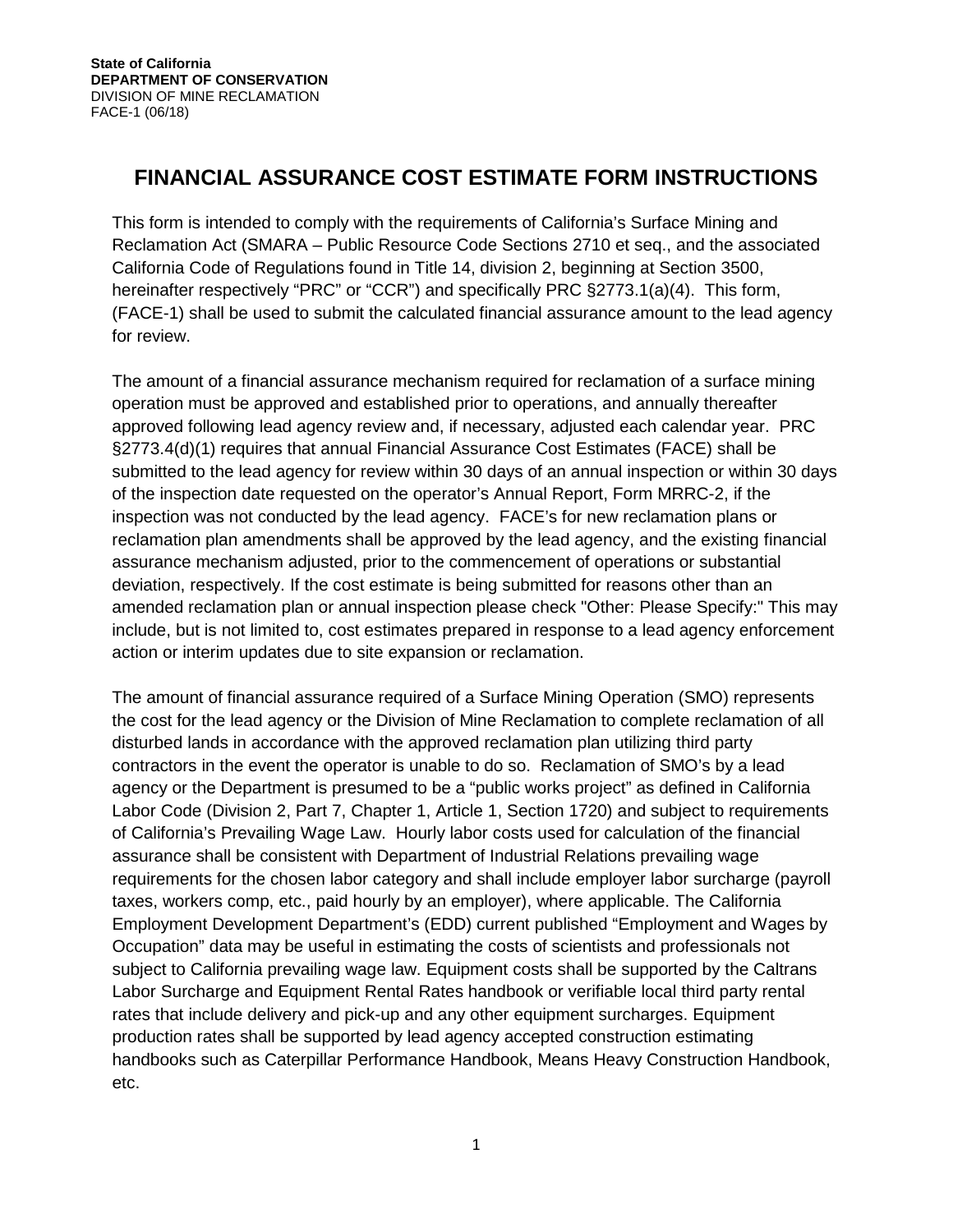Prior to preparing the cost estimate, review the approved reclamation plan, any amendments, and other reclamation requirements prepared as part of a permit application for the operation that were used to satisfy the requirements of PRC Sections 2772(c), 2773 and 2773.3 and Article 1 (commencing with Section 3500) and Article 9 (commencing with Section 3700) of Subchapter 1 of Chapter 8 of Division 2 of Title 14 of the California Code of Regulations and any approved modifications contained in permit conditions of approval or binding mitigation measures adopted or certified pursuant to the California Environmental Quality Act included by reference in the approved reclamation plan pursuant to PRC Sections 2772(d) and 2772.1(b)(7)(B), as well as the most recent lead agency inspection report. The cost estimate must include costs associated with the approved reclamation plan, any amendments, and other reclamation requirements included by reference in the approved reclamation plan pursuant to PRC Sections 2772(d) and 2772.1(b)(7)(B), that specifically relate to reclamation of the mine site.

Please read the following instructions carefully before preparing the cost estimate. If a section is not applicable, please indicate so with a brief statement. Sections may be duplicated as necessary to capture each activity required to complete reclamation in accordance with the approved reclamation plan. Following receipt and review of this FACE form, the lead agency may request additional information, revisions or amendments before final approval.

### **SECTION I – SUPPORTING DOCUMENTS**

**Reclamation Plan Approval date and Number**: Provide the date of approval and document number for the reclamation plan and any subsequent amendments.

**Permits and/or Environmental Documents Approved as, or Conditioned upon, the Reclamation Plan:** Provide information regarding reclamation requirements contained in documents included by reference in the approved reclamation plan pursuant to PRC Sections 2772(d) and 2772.1(b)(7)(B), such as permits and/or environmental documents prepared for the project pursuant to the California Environmental Quality Act (Division 13 (commencing with Section 21000)) and any conditions of approval, that specifically relate to reclamation of the mine site.

**Other Agency Financial Assurances Securing Reclamation of Disturbed Lands**: Provide information regarding current bonds, held with other agencies that exercise jurisdiction over the SMO, that cover the costs of achieving the approved reclamation plan performance standards and end use. Please include the amount of those costs, whether financial assurance mechanisms have been established to cover those costs, the names of the public agencies, the names of the beneficiaries, and the expiration date, if any, of those financial assurance mechanisms.

**Wage Rates used in Cost Estimate**: Provide citations to appropriate labor handbooks used to calculate labor costs. Reclamation of SMO's by a lead agency or the Department is presumed to be a "public works project" as defined in California Labor Code (Division 2, Part 7, Chapter 1, Article 1, Section 1720) and subject to the requirements of California Prevailing Wage Law. Hourly labor costs used for calculation of the financial assurance shall be consistent with the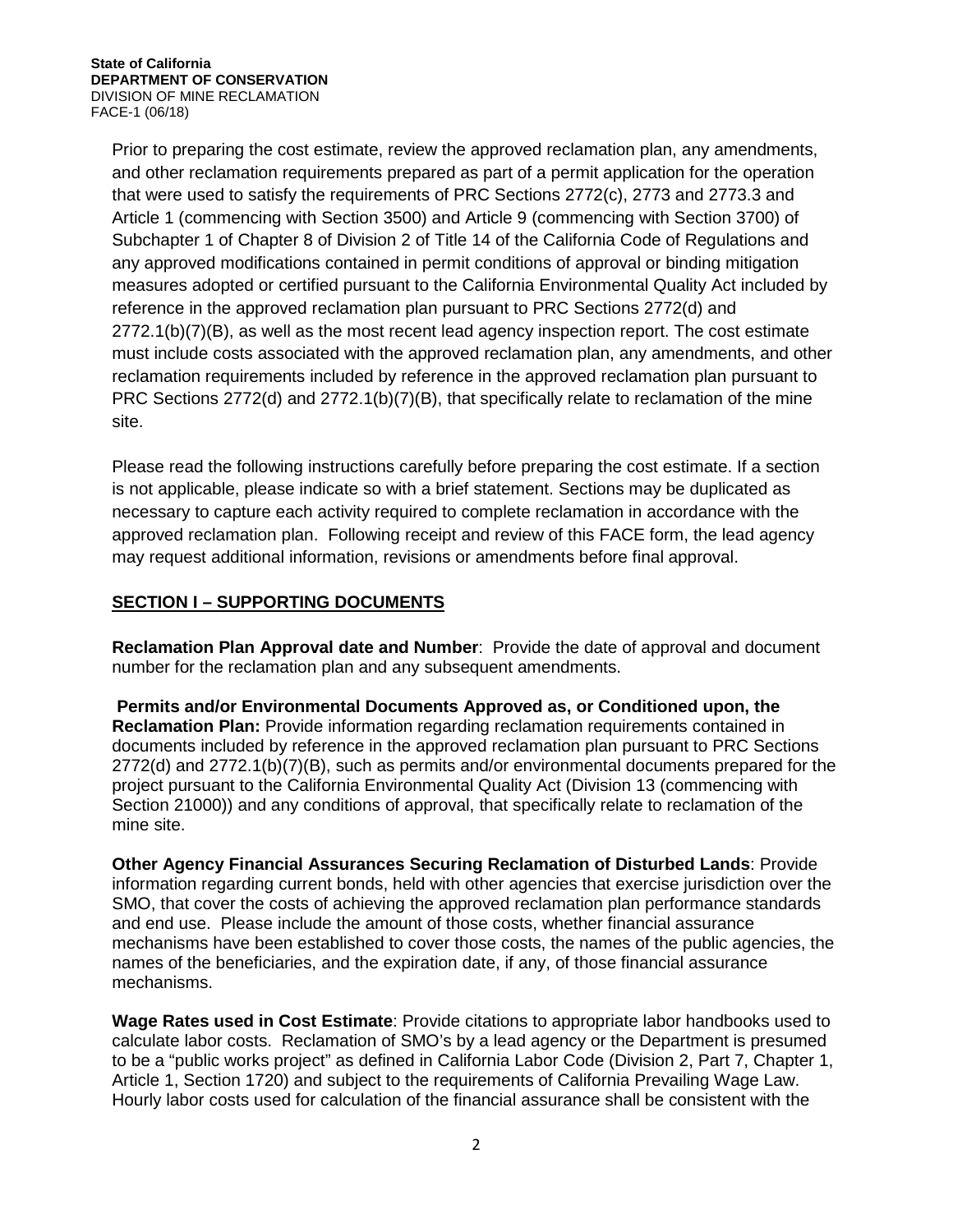**State of California DEPARTMENT OF CONSERVATION** DIVISION OF MINE RECLAMATION FACE-1 (06/18)

Department of Industrial Relations prevailing wage requirements for the chosen labor category and shall include the employer labor surcharge (payroll taxes, workers comp, etc., paid hourly by an employer), where applicable. Third party estimates relied upon by the preparer to determine the amount of financial assurances shall be prepared utilizing California Prevailing Wage requirements.

**Equipment Rates Used in Cost Estimate**: Provide citations to lead agency accepted equipment cost handbooks, such as the Caltrans Labor Surcharge and Equipment Rental Rates that include delivery and pick-up and any other equipment surcharges or verifiable third party rental rates relied upon to calculate financial assurance.

**Equipment Production Rates used in Cost Estimate**: Provide citations to lead agency accepted equipment production rates, such as the Caterpillar Performance Handbook or Means Heavy Construction Handbook. to calculate financial assurance.

**Attachments**: Subcontractor and/or supplier quotes, and/or third party estimates, and any relevant references relied upon to calculate the cost estimate (such as recent surveyed site topography, consultant's reports, stipulated orders to comply, etc.) shall be attached to the FACE-1 form and listed in "Attachments." Previous inspection reports, cost calculation worksheets, or other documents may be attached to the completed FACE-1 form as necessary to support the estimated financial assurance amount.

### **SECTION II – DESCRIPTION OF CURRENT SITE CONDITIONS**

Provide a brief description of current site conditions with a focus on details that relate to the cost of reclamation activities required to meet the performance standards of the approved reclamation plan; such as: plant structures, foundations, equipment, stockpiles (processed material, waste, and import), total disturbed area, highwall/slope angles, pit depth, ponds, erosion control, streams and wetlands, sensitive species, revegetation, etc.

### **SECTION III – DESCRIPTION OF ANTICIPATED SITE CONDITIONS**

Provide a brief description of the anticipated condition of the mine site in one year, with a focus on anticipated changes that will affect the cost to complete reclamation in accordance with the performance standards of the approved reclamation plan, such as: plant structures, foundations, equipment, stockpiles (material, waste, and import), total disturbed area, highwall/slope angles, pit depth, ponds, erosion control, streams and wetlands, sensitive species, revegetation, etc.

### **SECTION IV – DESCRIPTION/JUSTIFICATION OF COST INCREASE/DECREASE**

Provide a brief description/justification for the proposed increase or decrease to existing financial assurance amount.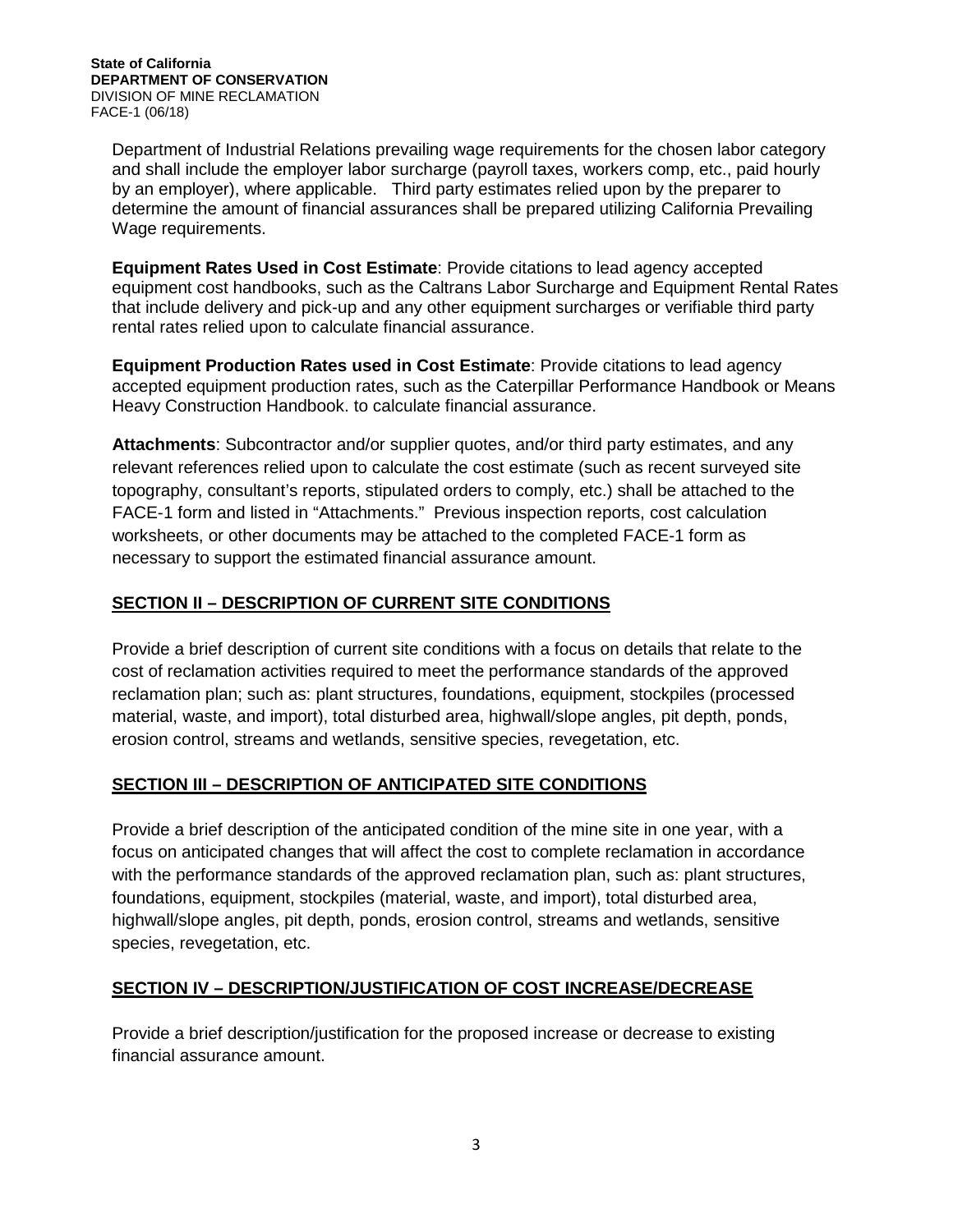# **SECTION V – PLANT STRUCTURES AND EQUIPMENT REMOVAL**

**Current Site Condition**: Provide a description of the current plant site conditions and structures present.

**Reclamation Plan Performance Standard (End Use)**: Describe the performance standards for reclamation and the end use of the plant area required by the approved reclamation plan.

**Describe Tasks**: Describe the anticipated tasks to achieve the required performance standards and end use described by the approved reclamation plan.

### **Equipment on site wholly owned by operator? YES/NO:**

The operator shall state whether or not equipment is wholly owned by the operator. If no, provide the name/s and contact information for any lien holder. This information will assist the lead agency's assessment of the administrative costs to remove equipment and apprise them of ownership.

**Methods to be Used**: Estimate the equipment and labor costs of dismantling and/or demolition and removal of structures, equipment (mobile and fixed), debris, and final cleanup of the mine site. Specific equipment, structural materials, and/or debris may have salvage value. Salvage value may only be used to offset the cost of removal of the specific item being appraised, excess salvage value may not be used to offset any other cost of reclamation. If salvage value is being claimed, documentation must be provided to the lead agency for review. Third party estimates, bids, cost calculations, verifying salvage values shall be attached to the form and listed in "Attachments," Section 1. The value of overburden, process fines, stockpiled pit run or processed material may not be used to offset the cost of removal or reclamation of such materials. Third party estimates, bids, or cost calculations for reclamation and/or surplus/salvage value shall include the following information:

- Name and location of company or contractor
- Statement of qualification and experience
- Location of mine site and California Mine ID#
- Description of such work
- Dates that third party estimates, bid, or cost calculations are in effect
- Signature of responsible party, and seal/stamp of licensed professional as required by law

### **SECTION VI – PRIMARY RECLAMATION ACTIVITY**

Section VI shall be used to calculate the cost of primary reclamation activities required to meet the performance standards of the approved reclamation plan and the site end use. Primary reclamation activities may include:

• Grading –cuts/fills, import/export, compaction/decompaction, etc.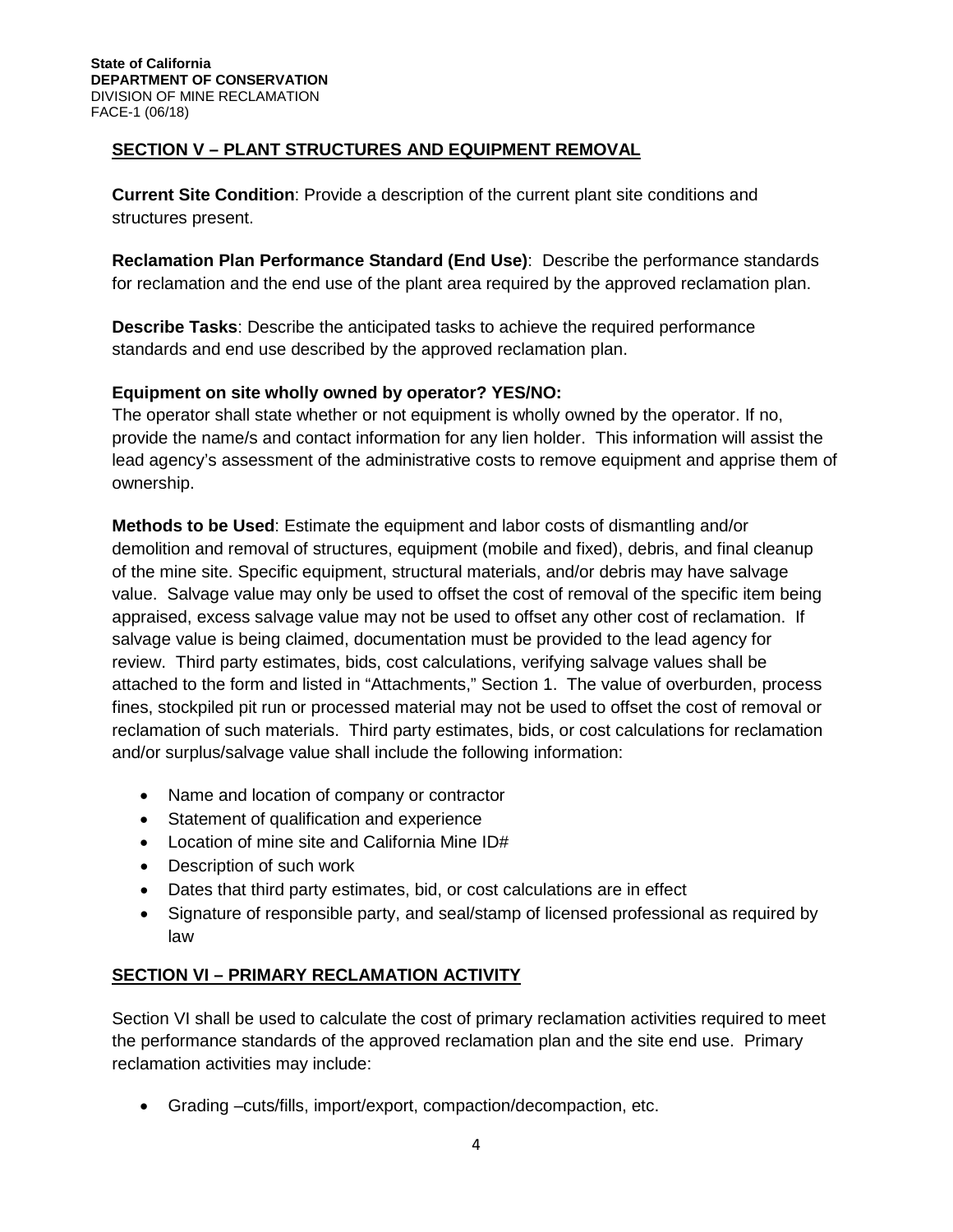#### **State of California DEPARTMENT OF CONSERVATION** DIVISION OF MINE RECLAMATION FACE-1 (06/18)

- Erosion Control (BMP's, Structures)
- Ponds/Detention Basins
- Stream and Wetland Protection
- Sensitive Wildlife and Plant Protection
- Soil/Overburden Stockpile Management
- Closure of Adits

It is recommended that Section VI be duplicated as necessary to calculate the primary cost of each activity required to meet the end use and reclamation plan performance standards. List the activity being estimated at the top of first page of Section VI.

**Current Site Conditions**: Provide a brief narrative describing the current condition of the site as it relates to the reclamation activity being estimated, such as the current/anticipated slope angle of the highwall, etc.

**Reclamation Plan Performance Standard (End Use)**: Provide a description of the performance standards/reclamation requirements of the approved reclamation plan, as detailed in the Supporting Documents, cited in Section I, that pertain to the primary reclamation activity being estimated.

**Describe Tasks, Methods, Equipment, etc**.: Provide a description of the tasks required to complete the activities being estimated. Include a description of the equipment and materials needed to complete reclamation of the activity being estimated.

**Provide Quantities**: Provide estimates of the volumes of overburden, topsoil, cut and fill, import, and export, etc., that will need to be handled to accomplish reclamation. Describe anticipated acres of disturbance, haul distances, and equipment production rates.

### **Methods to be Used**:

Estimate the cost of equipment, labor, and materials required to meet end use and performance standards described by the approved reclamation plan. Equipment and materials included in this section shall be from lead agency accepted sources such as Caltrans Labor Surcharge and Equipment Rental Rates, Caterpillar Performance Handbook, Means Heavy Construction Handbook, etc., or third party estimate. Labor rates shall be calculated on the sum of the Department of Industrial Relations prevailing wage requirements for the chosen labor category and shall include the employer labor surcharge (payroll taxes, workers comp, etc., paid hourly by an employer), where applicable.

### **SECTION VII - REVEGETATION**

Section VII shall be used to calculate costs associated with revegetation of disturbed areas. Revegetation activities may include, but are not limited to: soil preparation/amendment, mulching, installation of irrigation systems, watering, custom seed/plant collection, nursery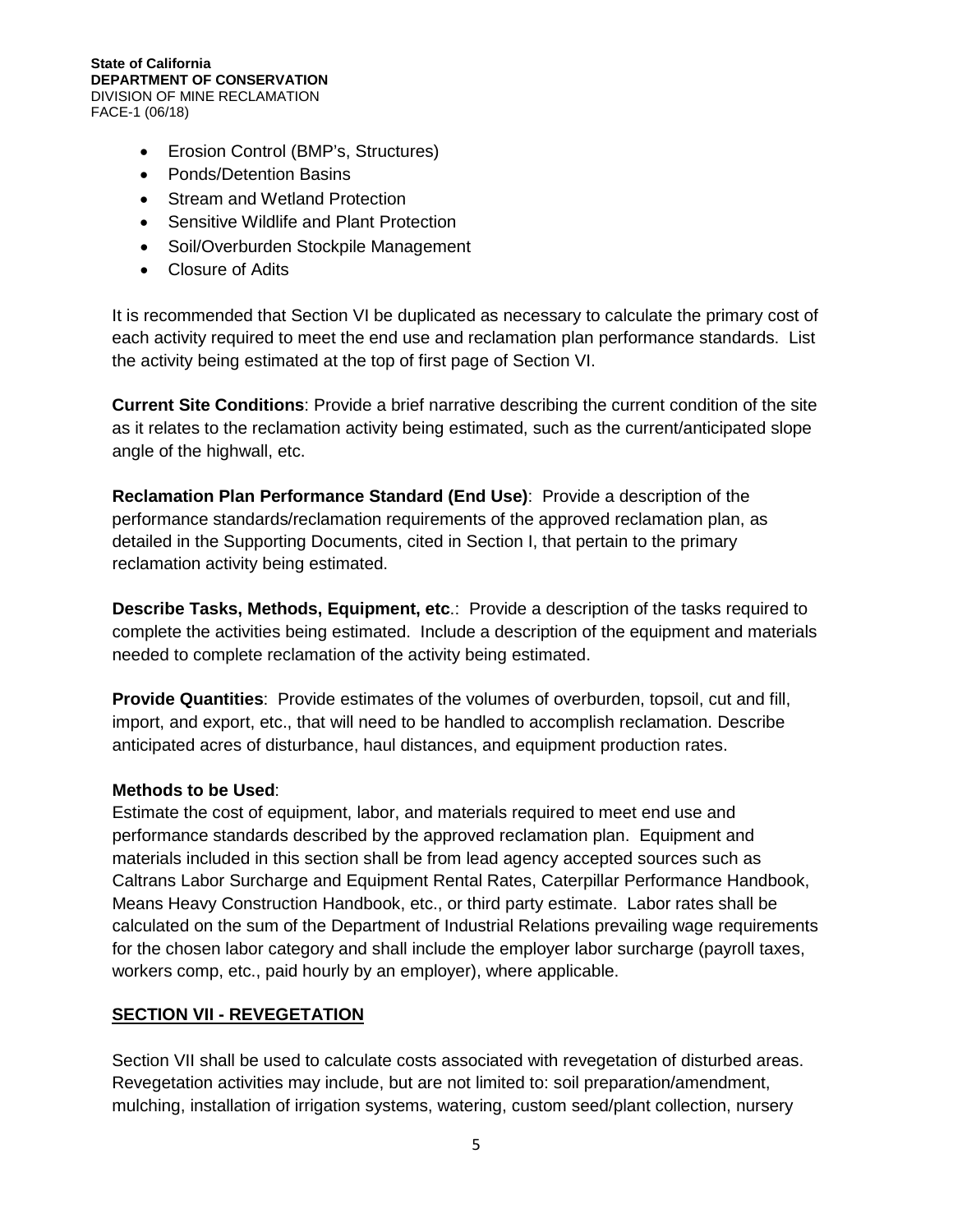services, seed mixes (pure live seed) and containerized plants, hydroseeding, seed/plant installation, plant protection, and remediation. Refer to the approved reclamation plan or revegetation program to determine the various tasks and materials required to revegetate the site.

**Current Site Condition**: Provide a brief description of the current conditions at the site as it relates to revegetation, such as the amount of topsoil stored or needed for import and acres requiring revegetation, etc.

**Reclamation Plan Performance Standard (End Use)**: Provide a description of the performance standards/reclamation requirements of the approved reclamation plan, as detailed in the Supporting Documents, cited in Section I, that pertain to revegetation of the site.

**Describe Tasks**: Describe the required tasks anticipated to complete reclamation in accordance with the approved reclamation plan. Tasks may include decompaction, placement of growth medium, seeding, planting, construction of irrigation systems, fencing, etc.

**Methods to be used**: Estimate the cost of equipment, labor, and materials required to meet end use and performance standards described by the approved reclamation plan. Equipment costs shall be supported by the Caltrans Labor Surcharge and Equipment Rental Rates handbook or verifiable local third party rental rates that include delivery and pick-up and any other equipment surcharges. Equipment production rates shall be supported by lead agency accepted construction estimating handbooks such as Caterpillar Performance Handbook, Means Heavy Construction Handbook, etc. Labor rates shall be consistent with the Department of Industrial Relations prevailing wage requirements for the chosen labor category and shall include the employer labor surcharge (payroll taxes, workers' comp., etc., paid hourly by an employer), where applicable.

Provide the unit of measure (i.e. pallet, pound, ton) in the materials table for the type of material to be used.

# **SECTION VIII- MISCELLANEOUS COSTS**

Section VIII shall be used to list any miscellaneous costs for materials, any applicable taxes and employer labor surcharge (payroll taxes, workers comp, etc., paid hourly by an employer) when not included elsewhere, and labor, or services required to complete final reclamation and closure of the site (i.e. plant decommissioning, lead agency final inspections, reclamation mitigation measures, etc.). Using the table provided, list the items or services required, the quantity, unit costs (if applicable) and total costs.

### **SECTION IX – MONITORING COSTS**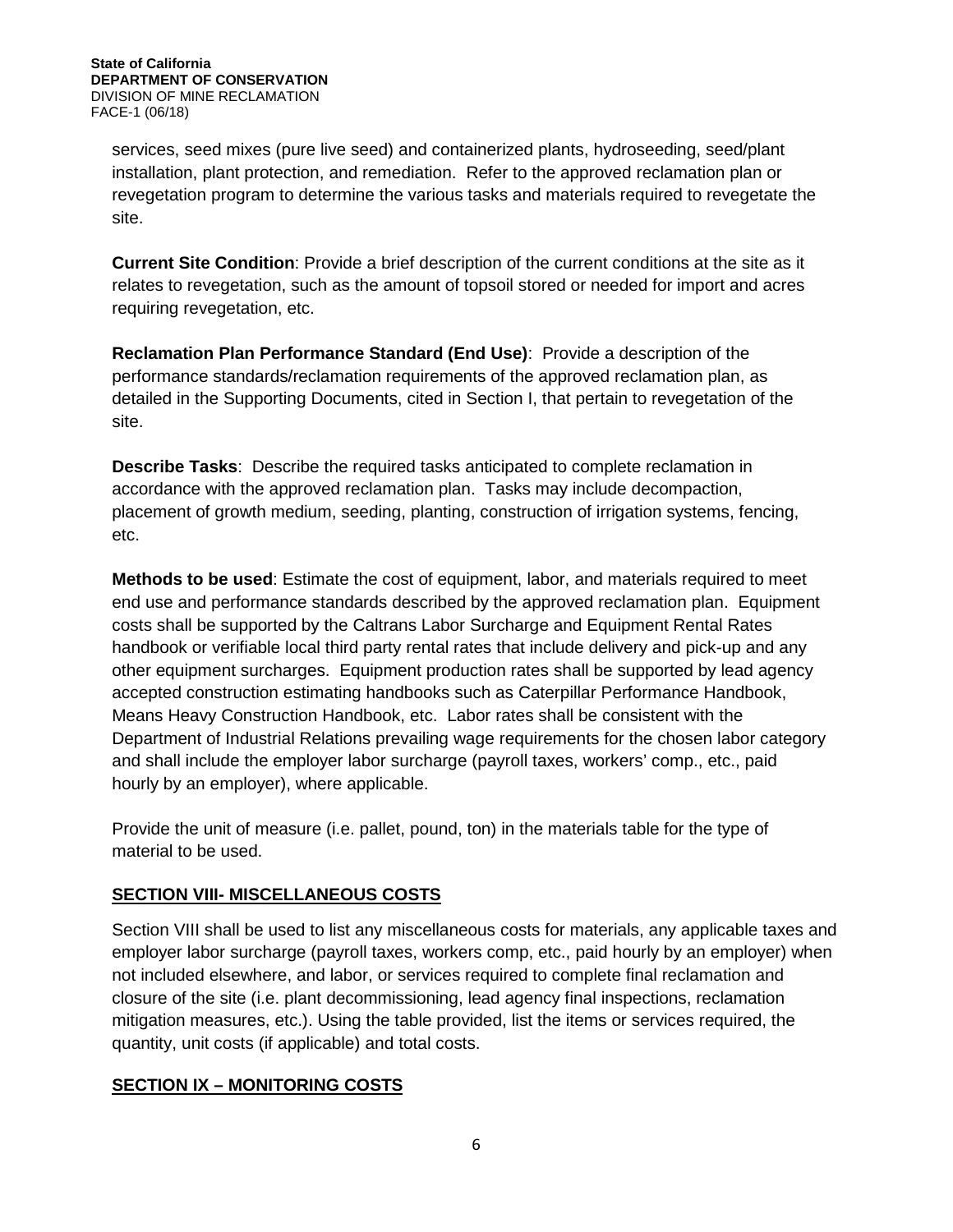Section IX shall be used to list costs of required monitoring of the site once initial reclamation has been completed. The costs may include monitoring for successful revegetation and habitat establishment, slope stability, erosion control, access controls, or site remediation (i.e. process reagents/hydrocarbons). Monitoring required by other agencies (i.e. California Regional Water Quality Control Board) that are covered under a separate financial assurance mechanism should be listed for reference. Using the table provided, list the monitoring task, the cost per site visit/monitoring event (include all costs associated with planning and completing the site visit/monitoring events), the number of site visits/monitoring events per year, the number of monitoring years and total cost. If a consultant will be conducting the monitoring, provide a copy of the estimate or contract. The California Employment Development Department's (EDD) current published "Employment and Wages by Occupation" data may be useful in estimating the costs of scientists and professionals not subject to California prevailing wage law. Remember, the costs of a site visit start well before arriving at a site and continue after leaving a site in the form of pre-visit preparations and post-visit record keeping and report preparation.

## **SECTION X – SUMMARY OF COSTS**

Summarize the costs calculated in Sections IV through VIII.

# **SECTION XI – SUPERVISION/PROFIT & OVERHEAD/CONTIGENCIES/MOBILIZATION**

Section XI includes costs for supervision of reclamation activities, profit and overhead, contingencies (unforeseen costs) and mobilization (the cost of moving equipment to and from the site). These costs are based on a percentage of the total direct costs which typically decline as project size increases. Refer to Graph 1 and Graph 2 on page 9 to determine the percentage rate to be used.

- A. Supervision Supervision or reclamation management includes project inspection and supervision. These activities are usually performed by a consultant or staff member with experience in reclamation of disturbed lands. Reclamation management may include recommending change orders, verifying completed work, verifying compliance with project specifications, and other reclamation management oversight activities. Please refer to Graph No. 1 to determine the supervision cost factor.
- B. Profit and Overhead Where it becomes necessary for the Lead Agency or the Department of Conservation to complete reclamation of the mining site, a third party will be retained to do the actual reclamation work. Because profit and overhead costs are not included in the reclamation cost sheets, these costs must be added to the total reclamation estimate. Please refer to Graph No. 2 to determine the profit and overhead cost factor.
- C. Contingencies A contingency cost shall be included in the financial assurance estimate to provide for project uncertainties and unexpected natural events. This cost shall be added to the reclamation costs using the schedule below: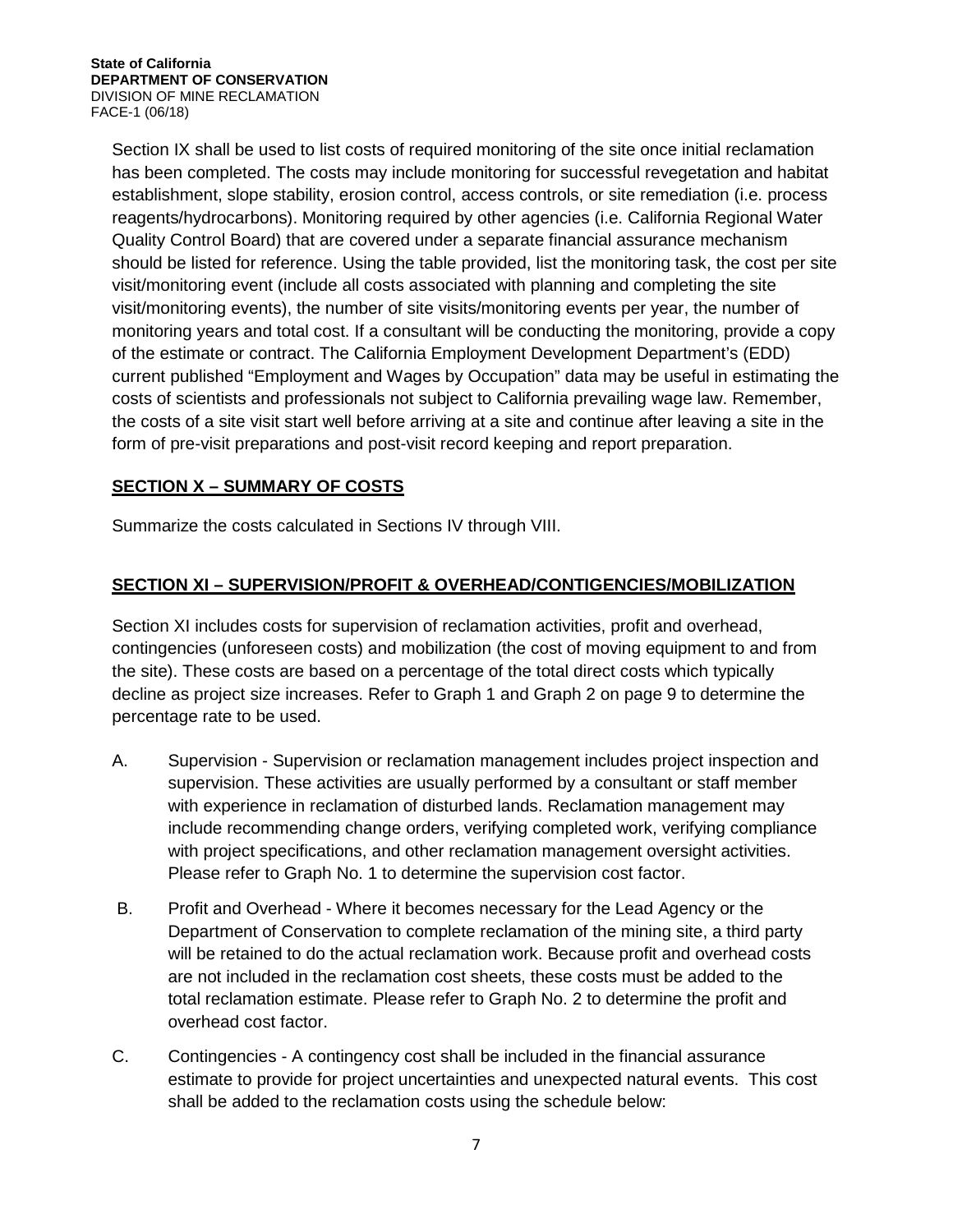| Total Direct Cost (\$)     | Contingency (%) |
|----------------------------|-----------------|
| 0-\$499.999                | 10              |
| $$500,000 - $4,999.999$    |                 |
| \$5 million - \$50 million |                 |
| Greater than \$50 million  |                 |

- D. Mobilization Mobilization costs are attributed to moving equipment to the project site for reclamation purposes. These costs normally range between one and five percent of the total direct cost of the reclamation operations. These costs will vary depending upon the site location and the total value of the reclamation operations to be performed and may exceed five percent. Please insert the percentage used to estimate mobilization costs under Section XI– Supervision/Profit & Overhead/Contingencies/Mobilization.
- E. Lead agencies shall include an administrative cost to draw on the financial assurance and implement the reclamation plan, should it become necessary. This cost shall, at a minimum, be added to the reclamation costs using the schedule below:

| Total Direct + Indirect Costs (\$) | Lead Agency Administrative Cost (%) |
|------------------------------------|-------------------------------------|
| $0 - 99.999$                       | 15                                  |
| $100,000 - 499,999$                | 12                                  |
| $500,000 - 999,999$                | 10                                  |
| 1 million $-$ 10 million           |                                     |
| Greater than 10 million            | $\mathbf{b}$                        |